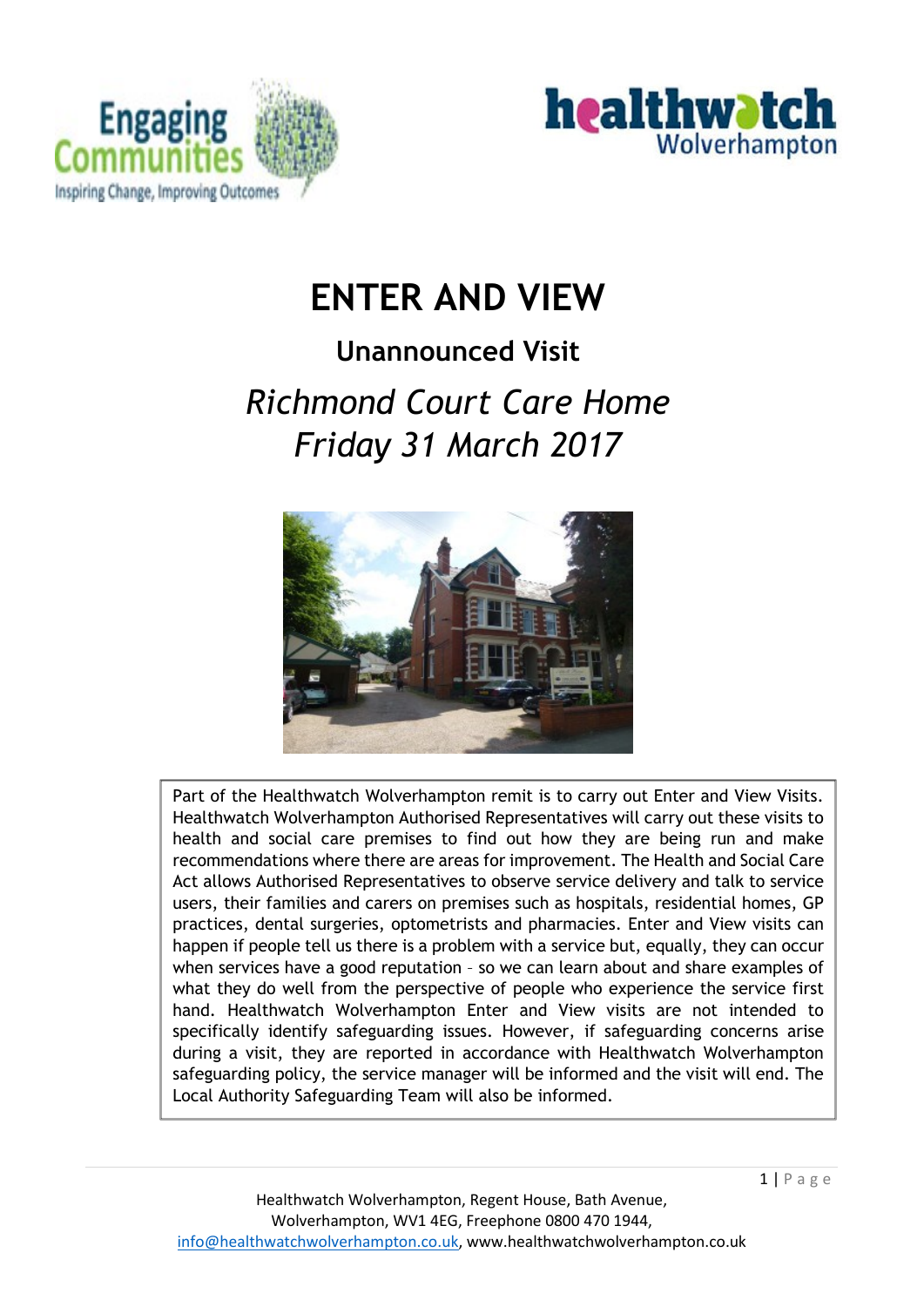#### *Provider Details*

**Name: Richmond Court Care Home Address:** 94 Richmond Road, Compton, Wolverhampton, WV3 9JJ **Manager:** Carolyn O'Brien **Deputy Manager:** Tracy Musgrove **Date of Visit:** 31 March 2017

#### **Authorised Representatives**

**NAME ROLE**

Tracy Cresswell **Tracy Cresswell** Authorised Representative Lead Beverly Davis **Beverly Davis Authorised Representative** 

#### *Purpose of Visit:*

Healthwatch Wolverhampton receives feedback on a range of services and treatments received around care homes. This visit was unannounced and was responding to concerns recently received by Healthwatch in respect of services at the above care home. The concerns raised were regards to the safety and quality of the care residents were receiving in the home.

#### *Acknowledgements:*

Healthwatch Wolverhampton would like to thank the Home Manager, Deputy Manager, the residents and the staff for their co-operation during the visit.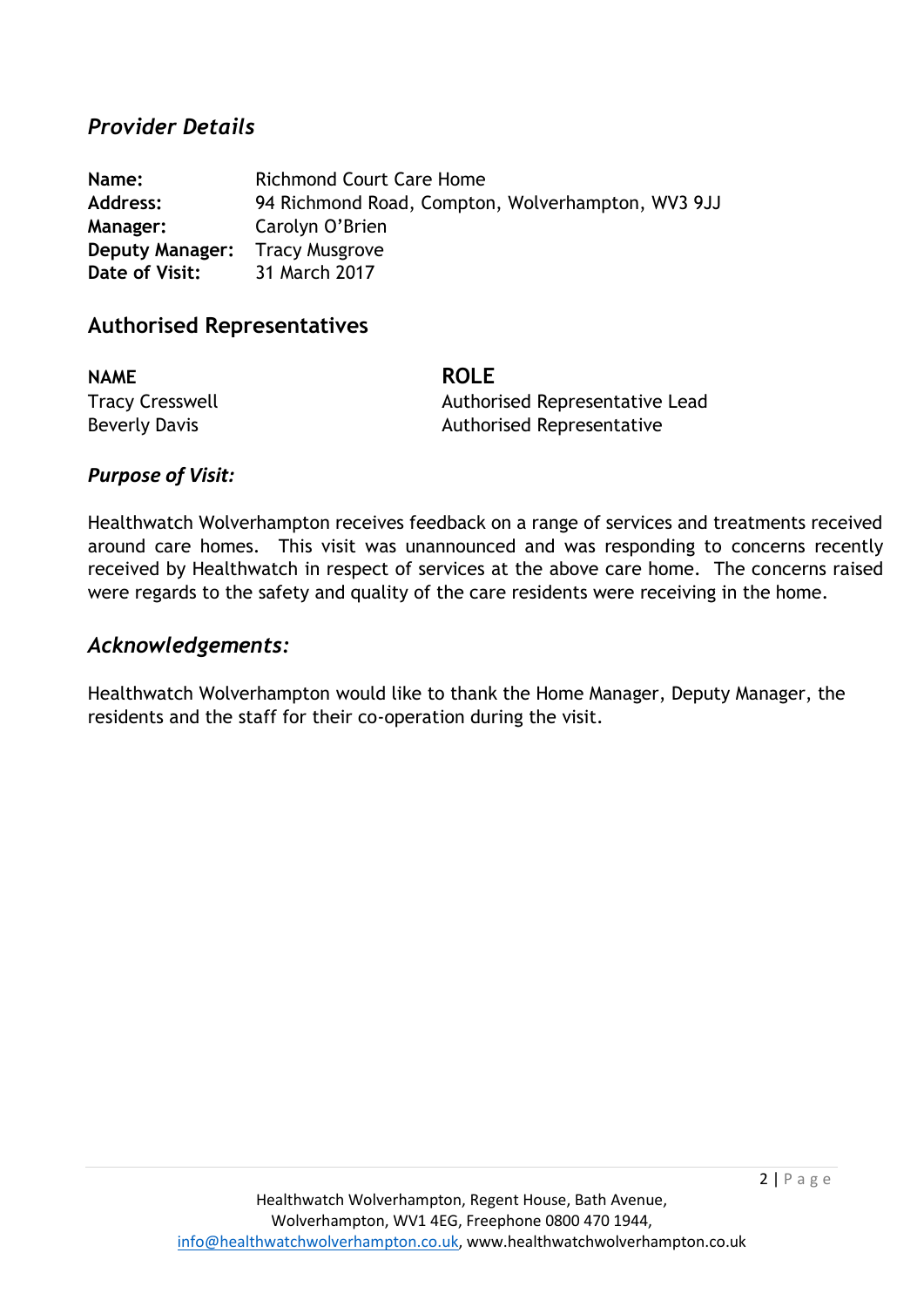# *1.0 Physical Environment*

## **External**

- 1.1 The team arrived on site at approximately 9:50am.
- 1.2 The home is situated in the South West of Wolverhampton and approximately 3 miles from the city centre.
- 1.3 The site where the home is situated is being maintained, with the outdoor being decorated over the next few months.
- 1.4 There were spaces for approximately 5-6 cars.
- 1.5 There was a recreational area in the home, this was clean, however there was an overfilled ashtray by one of the seats.

### **Internal**

- 1.6 The entrance into the building was via a doorbell. The door was answered quickly by a member of staff.
- 1.7 There was a pleasant smell once entering the building.
- 1.8 There were 2 doors, the front door, which had to be shut before the door into the main building was opened
- 1.9 The Authorised Representatives were asked to sign in and use hand gel provided.
- 1.10 Authorised Representative Lead introduced themselves and asked to speak to the manager.
- 1.11 The Authorised Representatives were taken into the manager's office.
- 1.12 The Lead Authorised Representatives explained the reason for the visit and gave them the letter.
- 1.13 The manager was happy for the team to walk around the home unaided, the lead asked if there was anywhere that the team was unable to go, the only place was the laundry as the steps had been recently painted and were still tacky.
- 1.14 The layout of the home included a lounge, dining room and a small number of bedrooms on the ground floor. The first floor and second floor mainly comprised of bedrooms. On the first floor there was an assisted bathroom and on the other floors, there are assisted shower rooms.
- 1.15 There are currently 25 residents in the home with 1 resident currently in hospital. The home is able to accommodate 28 residents.

# *2.0 Staff Numbers*

- 2.1 There are currently 22 staff employed at the home, they consist of 5 carers in the morning, 3 carers in the afternoon (this will be increased to 4 as of 03.04.2017, and 3 carers during the night. There is 1 activity co-ordinator, with external activity sessions also coming into the home. There are 2 domestics, 1 maintenance, 2 catering staff and 3 Management (1 member appointed for 3 months only). They also have 2 apprentices at the home, 1 being off sick at the moment.
- 2.2 There are 5 carers in the morning, this is to support the residents with their breakfasts and getting them up. However, they have to put the residents to bed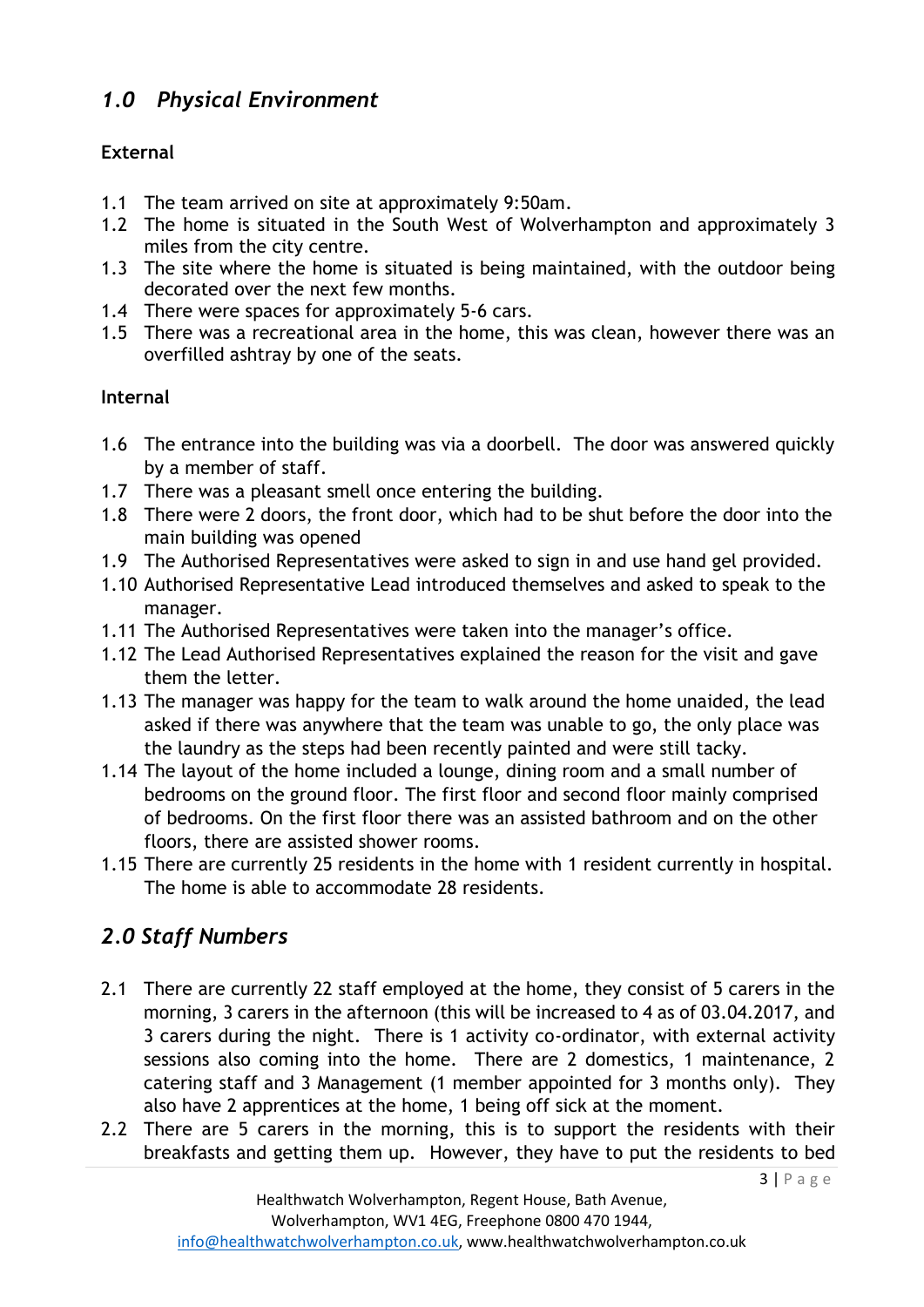but only have 3-4 carers, the manager explained that they use a dependency tool to work out the requirements of the staff. Healthwatch requested a copy of this tool.

- 2.3 The majority of the staff have been employed between 8 and 16 years, there is not a high turnover during the day staff, however that is not same for the night staff as there is a high turnover with these staff.
- 2.4 The staff rota was requested and given to the Authorised Representative Lead.
- 2.5 The rota showed that there were a small number of staff working 13/14 days without a rest day. A small number of these staff were working double shifts, with only half an hour in between.

## *3.0 Agency Usage*

- 3.1 Agency staff is used for night staff. The home uses the same agency Kareplus to recruit their agency staff.
- 3.2 The home is sent a list of agency staff application forms, with references that they check beforehand.

## *4.0 Patient Experiences and Observations:*

- 4.1 The Authorised Representatives observed 11 residents in the lounge, they had all just had breakfast. The majority of the residents were sleeping.
- 4.2 The majority of the residents in the lounge have some form of dementia.
- 4.3 The temperature in the lounge was very warm
- 4.4 The TV was on; however, no one was watching it.
- 4.5 There was an apprentice alone in the lounge with the residents. Their role was to sit with them and observe the residents but they shout another member of staff if there is an incident.
- 4.6 One of the residents told the Authorised Representative "when you get up, you are stuck in here (dining / lounge), you have your breakfast, then there is nothing else to do but to sit around." The Authorised Representative asked what the resident would like to do, they told the Authorised Representative "I would like to go for a walk, but the staff don't ask me."
- 4.7 The Authorised Representatives moved into the dining area. Again it was very warm in there.
- 4.8 The dining room was not attended by staff, even though there were residents eating their breakfast.
- 4.9 There was a vase of flowers in the dining room, the water was murky.
- 4.10 The Authorised Representative pulled the buzzer, within in less than 1 minute a member of staff came into the dining room. The member of staff opened the window as one of the residents was trying to open it.
- 4.11 They had toast and cereals for breakfast.
- 4.12 One of the residents stated "I like living here."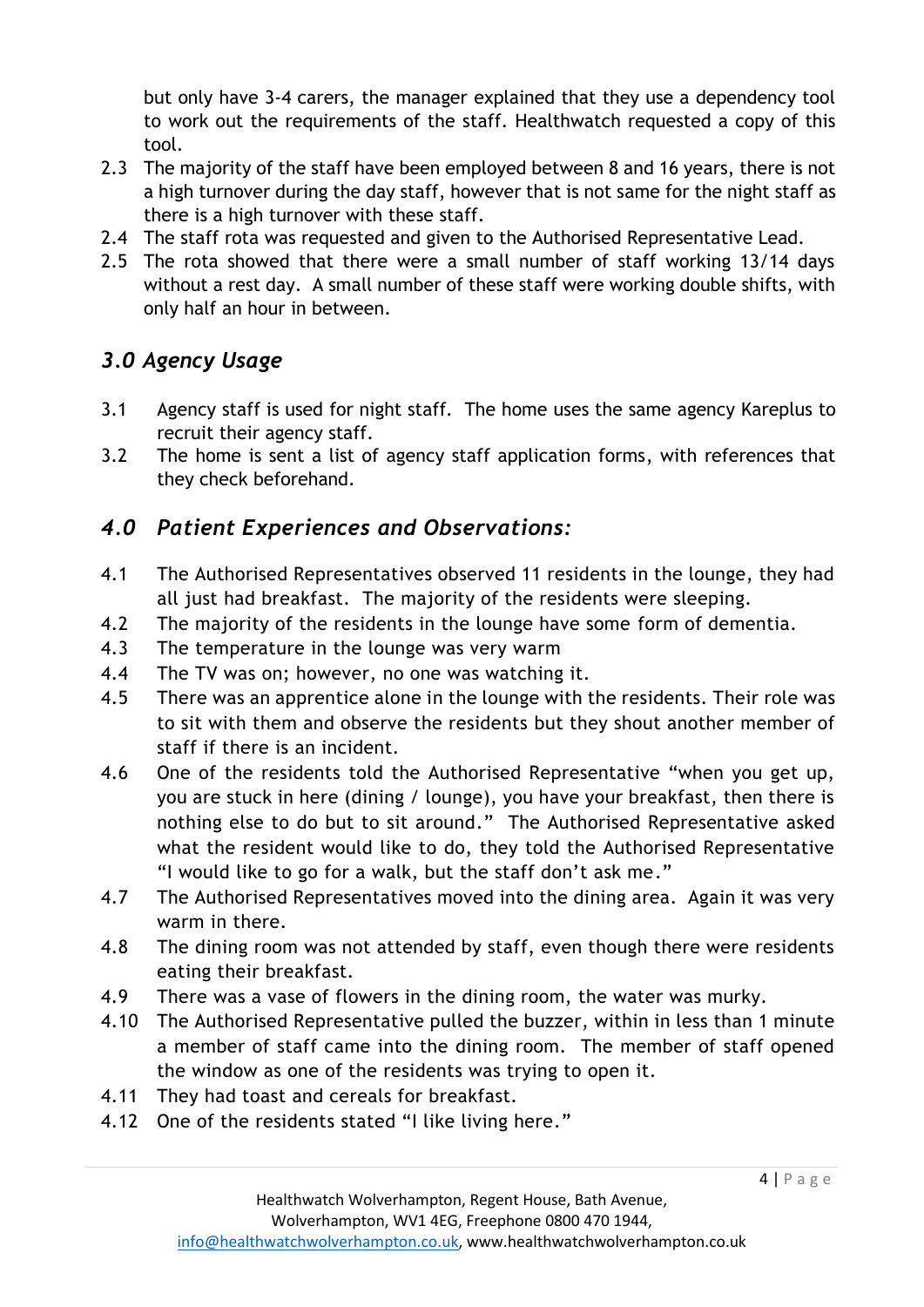- 4.13 One resident has been there for 20 years and told the Authorised Representatives "I don't want to go anywhere else and I would be very unhappy if I have to move."
- 4.14 One resident said "I have found the staff to be very good."
- 4.15 There was one resident that was bedbound, the staff have tried to get the resident to engage with the rest of the home, but the resident is happy in their room. The resident explained that they weren't given a choice of meals but stated "I am happy with what they give me."
- 4.16 The resident's niece comes into the home and gets the resident everything they want.
- 4.17 The resident has the District Nurse come in twice a week to do their dressing.
- 4.18 The resident said the staff don't have time to sit and chat with them, however the staff do chat with them when they are carrying out personal care.
- 4.19 All of the doors of the residents have their name on and are allocated a keyworker which is also on the resident's door.

# **5.0** *Family and Carer Experiences and Observations*

5.1 There were no relatives in the home during the Authorised Representatives visit.

# *6.0 Catering Services*

- 6.1 The kitchen is located on the ground floor, and is opposite the lounge.
- 6.2 There is a white board that has a daily menu on it.
- 6.3 There is a set menu, however there are a number of residents that ask for different food and the catering services accommodate the residents.
- 6.4 They have a hygiene certificate Level 5.
- 6.5 The staff are up to date with their training; their next training is due August 2017.

# *7.0 Staff Experiences and Observations:*

- 7.1 A member of staff that the Authorised Representatives spoke to was happy to work at the home. They used to be a carer, but changed to work in the kitchen and they still have contact with the residents. The Authorised Representative asked what time they worked until, she said "2pm." The Authorised Representative asked who cooks the residents tea in the evening and the member of staff said "the care staff cook the tea for the residents as well as caring for them."
- 7.2 There is currently a new appraisal template being implemented, as the home is being questioned on their staff supervision / poor practice. The manager stated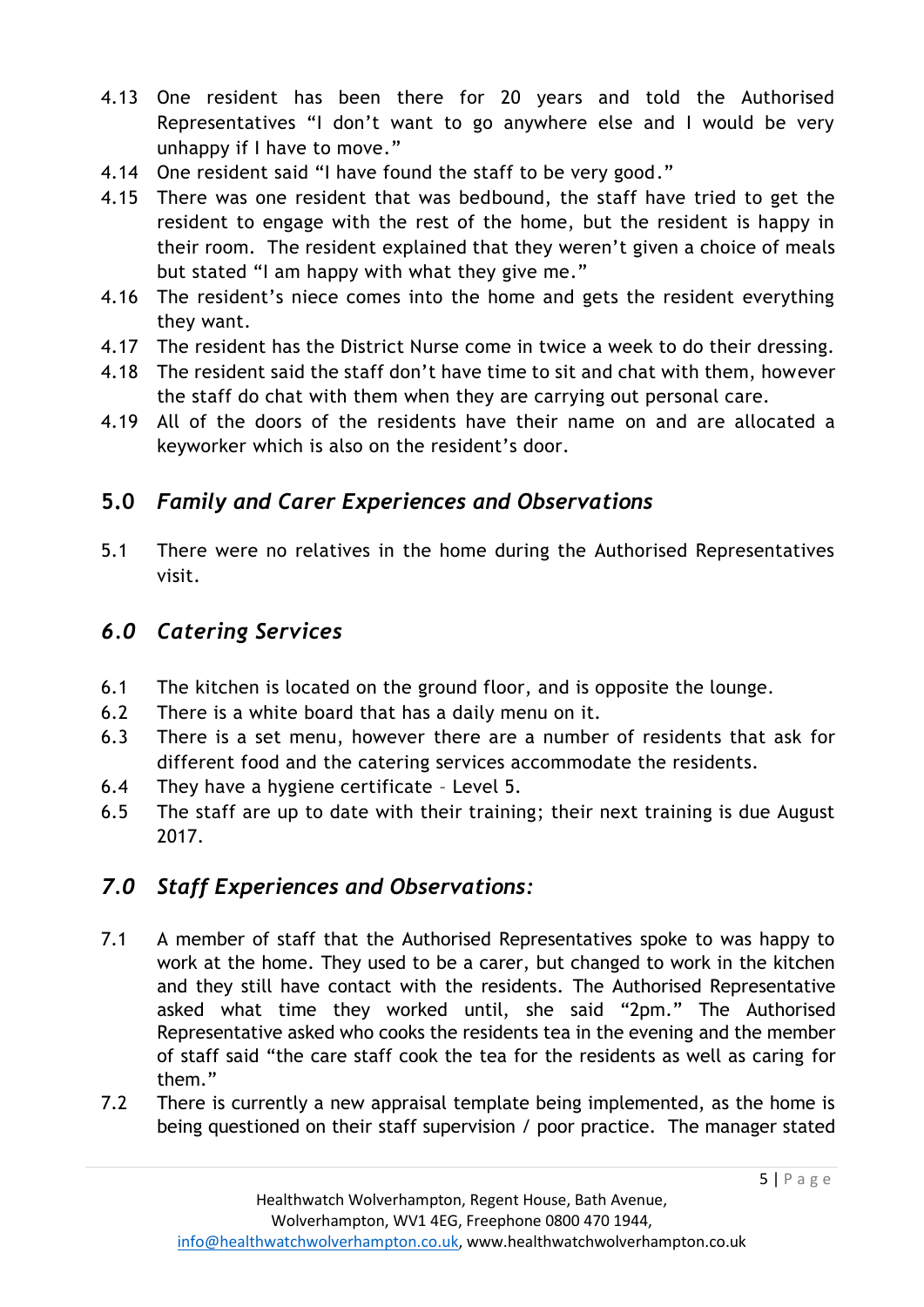"her door is always open for staff to come and talk. This also applies to the residents and their relatives."

- 7.3 There are a number of policies in place for the home and staff.
- 7.4 Staff have up to date mandatory training apart from confidentiality. The manager stated that Safeguarding is to be done every 3 years, but the home tries to carry this out annually.
- 7.5 The emergency cover is covered by the manager as well as some of the day staff.
- 7.6 The home is currently recruiting 3 members of staff.
- 7.7 They don't have a staff/resident ratio; they use a dependency tool.
- 7.8 The care plans are currently being revamped to make them more person centred.
- 7.9 The care plans are locked away; all staff have access to look at them but they are only updated by the senior members of staff.
- 7.10 They carry out a number of activities within the home, including pamper parties, bingo, colouring, tea parties, and singers just to name a few. However, these are all carried out in the afternoon. The Authorised Representatives suggested that they may look at doing something during the morning, as a lot of the residents were just sitting there after breakfast nothing to pacify or entertain them; they had to entertain themselves.
- 7.11 All of the resident's nutrition and fluid intake is recorded in their care plans.
- 7.12 There are 2 residents that currently practice their religion and the home accommodates these.
- 7.13 All of the carers are female.
- 7.14 There is one resident that is not happy being cared for by one member of staff therefore the home ensures that this resident is always cared for by two staff.
- 7.15 The manager keeps a log of all falls / accidents in the office. There is a flow chart compiled. There were a number of falls recorded in September but this related to one resident.
- 7.16 The residents are able to keep their own GP; however, the home has issues with GP's coming to see the patients. The GP's often advise the home to contact NHS 111.
- 7.17 The main challenges the home faces in the future is the volume of paperwork that has to be completed, and to ensure that they have enough active activities for the residents and to keep them happy.
- 7.18 Medicines are stored away in the drug cupboard. All of the staff have had basic training and the three senior members of staff and the deputy manager have had more advanced training.
- 7.19 None of the staff wore name badges. The Manager explained that there had been an issue with the badges scratching the patients when they were moving them.
- 7.20 The home communicates to the carers / relatives either by telephone or email. They have recently had a relatives meeting to share the concerns that had been raised against the home.
- 7.21 The suggestion box is in the main area of the home. However, this is not very accessible for residents / relatives / carers / visitors.
- 7.22 The home currently has issues getting social workers to carry out assessments within the home.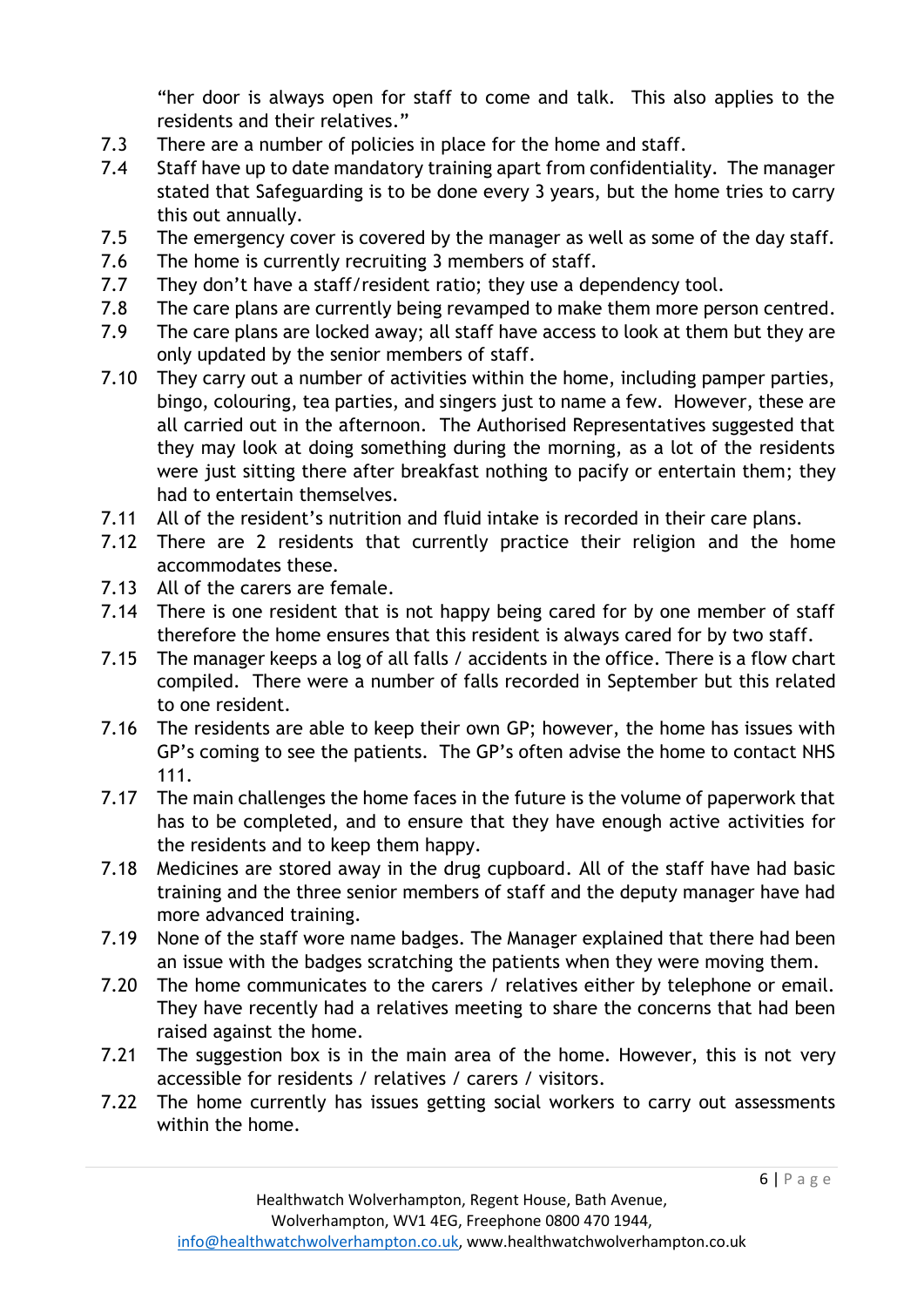## *8.0 Summary, Comments and Further Observations*

- 8.1 The security of the residents is very good. There is a keycode that the visitors / staff use to enter. They then enter another small area, lock the door behind them before they open the front door.
- 8.2 The maintenance of the building is ongoing with work being carried out inside and outside of the home.
- 8.3 The home has a poster on the wall with all the different uniforms and an explanation of the roles and who the different staff are.
- 8.4 The choice of terminology that some of the staff used with the residents was felt to be inappropriate terminology to use within the home setting. For example, it was observed a staff member saying to a resident "wicked" and "mate."

## *9.0 Follow - Up Action:*

9.1 The manager to send the dependency tool they use.

## **10.0** *Recommendations*

- 10.1 To ensure all staff have confidentiality training.
- 10.2 To move the suggestion box to a place that is easily accessible.
- 10.3 To ensure that all staff wear magnetic name badges.
- 10.4 Activities to happen during the morning to stimulate the residents, including taking them for a short walk.
- 10.5 To keep the ashtray empty at all times.
- 10.6 To encourage the bedbound residents to engage with the activities.
- 10.7 To change the water in the vase in the dining room.
- 10.8 To discuss with staff their choice of terminology when talking to the residents.
- 10.9 Ensure that whilst residents are eating, they are accompanied at all times by a staff member.
- 10.10 To ensure all staff have at least 1 rest day a week, as per ACAS guidelines.
- 10.11 To ensure all staff are having the correct breaks between shifts.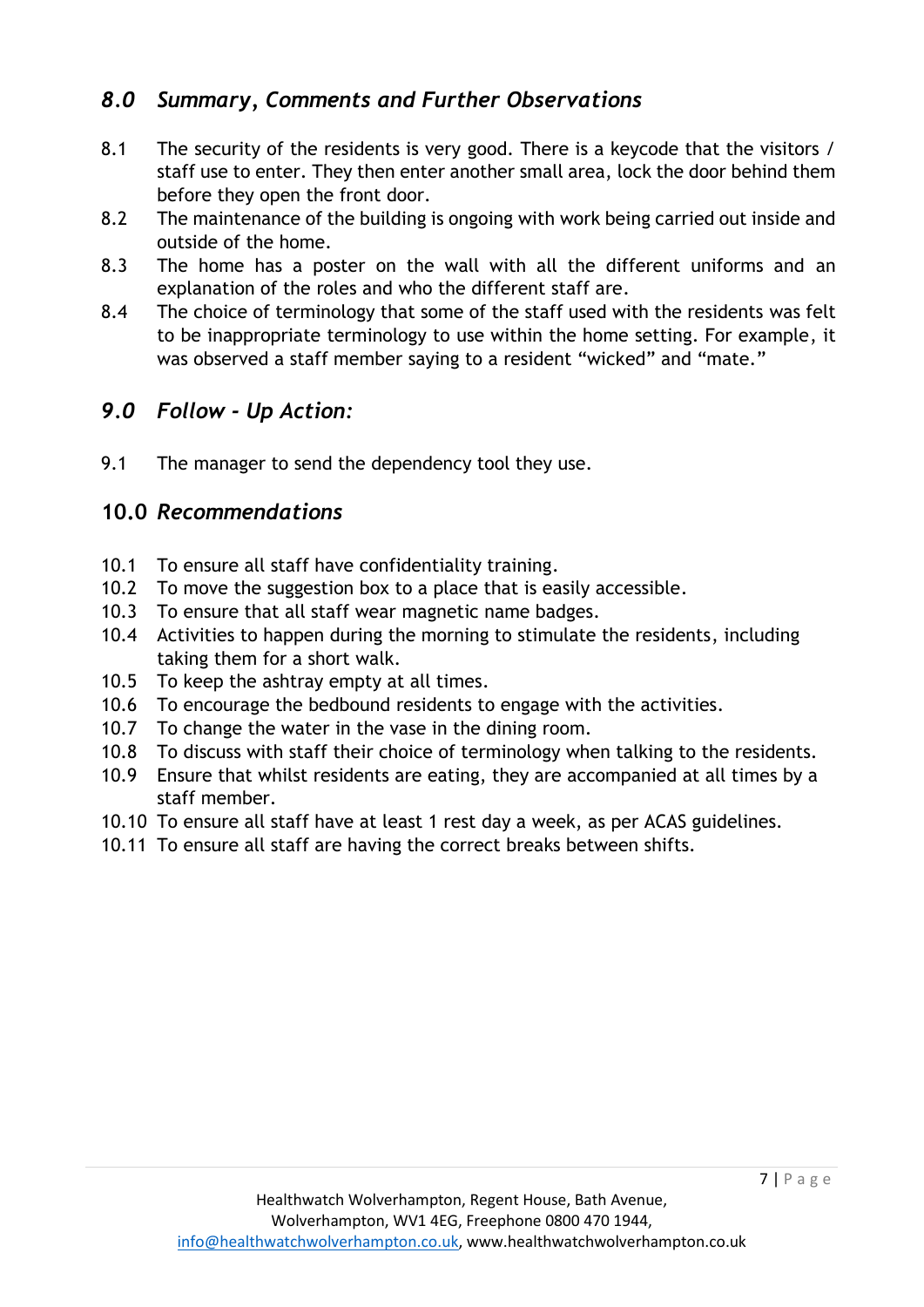# *11.0 Provider Response and Intended Action:*

#### **External**

**1.5** Over filled ashtray has been moved by the home manager to a more appropriate area.

#### **Internal**

- **1.13** Steps to laundry area are dry following painting of floor and access is restored for further visits.
- **1.15** The lady who was in hospital did return after the visit but passed away peacefully after a few peaceful days with her family by her side R.I.P LM 16/04/17.
- **2.1** Four Carers are now on every late shift for the foreseeable future as of 03/04/2017. The apprentice that was off sick when the visit took place has returned on the 17/04/17, more external activities have been brought in over the next few weeks starting from 24/04/17 while training and systems are reviewed at RC. We are also recruiting a new activities organiser as our current organiser is unable to continue due to ill health.
- **2.3** Recruitment of new night staff is currently taking place and two new night carers have been appointed since the visit and are working through their induction process.
- **2.5** Staffing hours are continually under review and after visit feedback the rotas were reviewed and staff more appropriately rostered on shift.
- **3.1** Agency use has decreased slightly since the new night carers have been appointed, we are hoping agency use will cease once all night carers have been appointed.
- **4.3** The lounge temperature is monitored by care staff and the temperature is reduced if the temperature is deemed too high for residents.
- **4.5** The apprentices have received their first aid training, manual handling and MCA training.
- **4.6** As the weather we will ask residents if they would like to go out.
- **4.7** The dining room temperature is monitored by care staff and the temperature is reduced if the temperature is deemed too high for residents.
- **4.8** We are not sure why there was not a care staff in the dining room while residents where eating, we try to ensure that a carer is present in the dining room at all times.
- **4.9** Yes there was a vase of flowers in the dining room and the water was murky, we do try to keep on top of this at all times but care giving is always our main priority. The vase of flowers was removed from the dining room. The vase of flowers in the entrance porch was also removed a few days later as the flowers had wilted.
- **4.15** The niece comes down stairs and orders for all the resident's meals. The resident does use the buzzer and will request for food and drinks when the niece is not present.